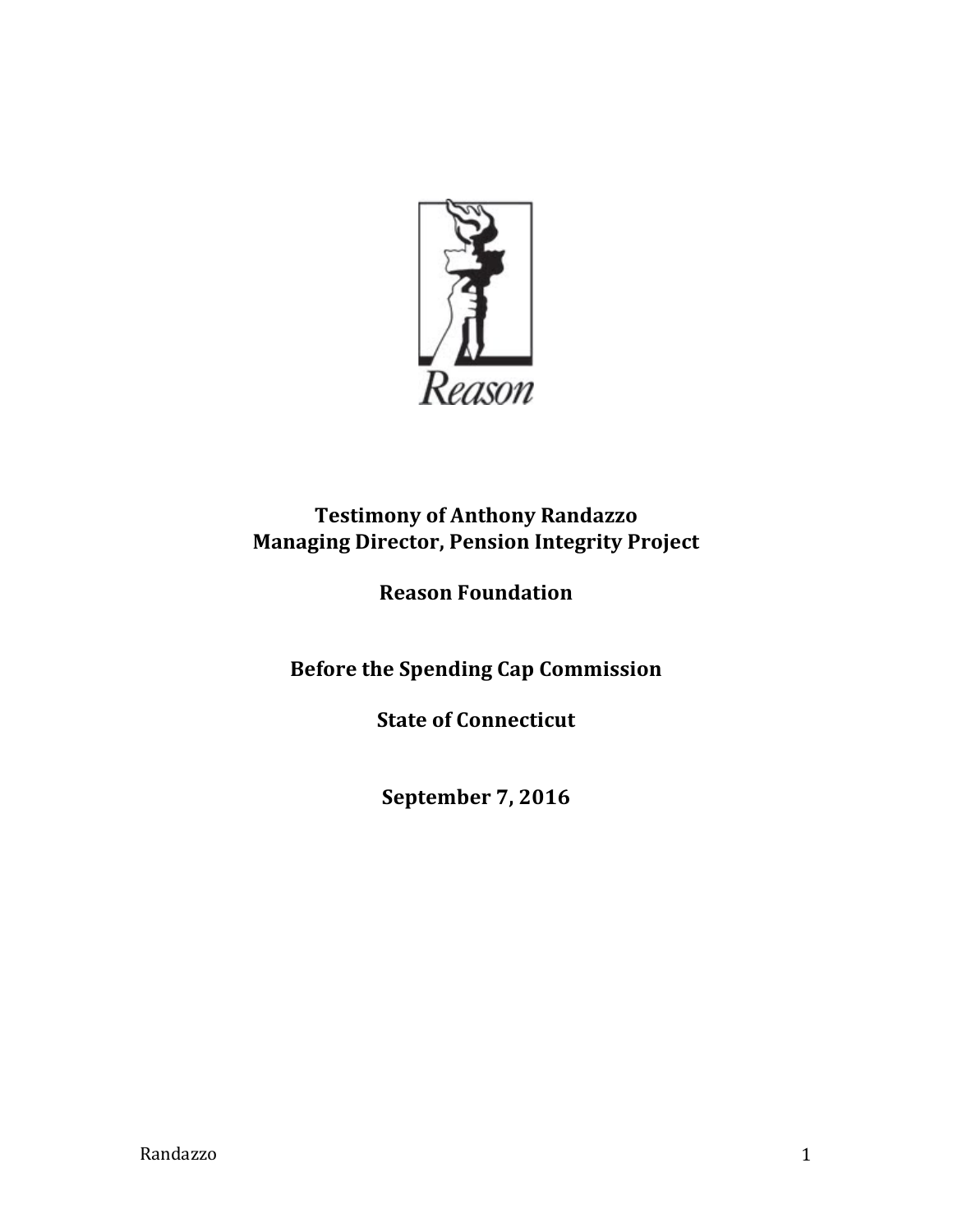Members of the Commission, thank you for the invitation and opportunity to speak with you today about pension financing, as it pertains to Connecticut's constitutional spending cap.

My name is Anthony Randazzo. I am an economist and a managing director of Reason Foundation's Pension Integrity Project. Reason Foundation is a nonprofit,  $501(c)$ 3 research foundation that is dedicated to using market-based public policy research to effect good governance best practices across the 50 states. Our Pension Integrity Project is focused on providing technical support to pension plan stakeholders who are seeking to improve the solvency of their public sector retirement systems. We've worked with elected officials and public sector union groups in over a dozen states.

The technical details and mechanics of public sector pensions can be very complicated, making them often misunderstood. Today I hope to clarify how public sector retirement plans  $-$  in particular defined benefit pension plans  $-$  are structured and why the particularities of how they get financed are so important for your decisions as a commission.

It is my understanding that part of this Commission's charge is to determine whether *all* state contributions towards retirement benefits should be considered "general budget expenditures." Insofar as public employee salaries or compensation are considered general budget expenditures, *it is my opinion that, yes, all state employer contributions towards promised pension benefits should be deemed general budget expenditures*. This is because a defined benefit pension is a *form of compensation* — effectively deferred compensation in lieu of certain salary today.

I want to emphasize here that I mean *all* employer contributions towards pension benefits, including both the annual so-called *normal cost* for benefits, as well as any *unfunded liability amortization payments*. I recognize that this is a matter of some contention, so I would like to focus my comments today mostly on why unfunded pension liabilities should not be considered "evidences of indebtedness" and thus, exempt from the general budget expenditure label. $1$ 

Before discussing this position, it will be helpful to briefly review how defined benefit retirement benefits are paid for.

## **How Defined Benefit Plans Are Funded**

Defined benefit pension plans such as Connecticut's State Employee Retirement System (SERS) or Teachers Retirement System (TRS) are structurally designed to be "pre-funded." That is, during the years an employee is earning benefits, the plan should receive enough contributions to pay out all of the retirement benefits promised to that employee.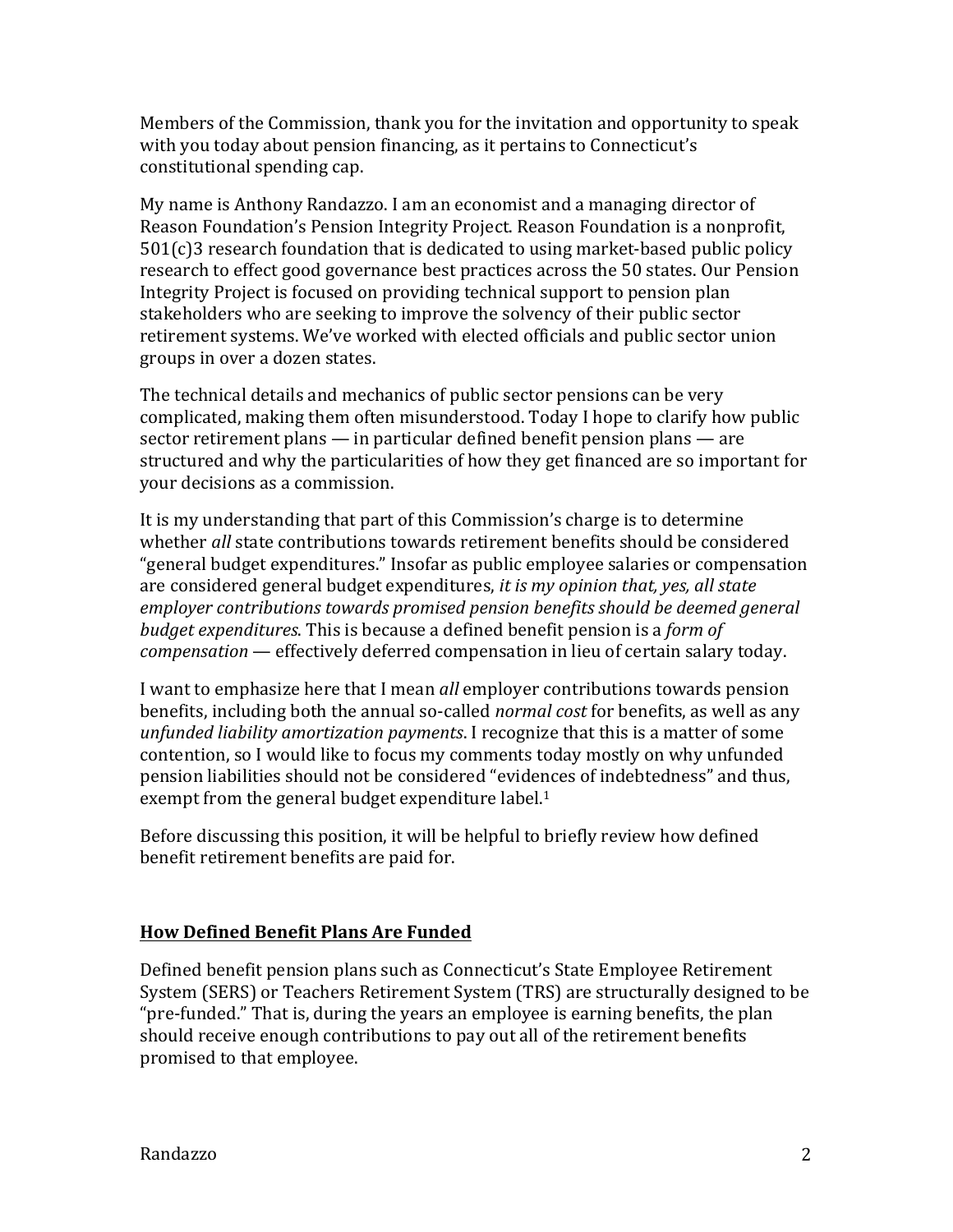Structurally, this is different from Social Security, where current workers are taxed to pay the benefits of current retirees, also known as *pay-as-you-go* financing. One way to think about this is that when an employee in SERS or TRS retires, the plan should effectively have on hand the total dollars needed to purchase a lifetime annuity on that employee's behalf.

In order to calculate how much should be saved in any given year so that a pension plan has enough on hand to pay all promised retirement benefits, actuaries use a range of assumptions about how long employees will work, how long current employees will continue in their jobs and how much they will earn over the rest of their careers, how long retirees will live  $-$  even what the marriage/divorce patterns of public workers will be (because some pension benefits can go to spousal or child beneficiaries)—and much more. Actuaries also ask a pension board what it assumes the pension plan's investment return will be over a long-term period, and uses that in their estimate.

Based on the range of assumptions, actuaries calculate how much should be contributed to the pension plan in a given year, which is known as "normal cost." If the normal cost calculation is right, then a pension plan will always have the assets on hand to pay every promised retirement benefit check.

### Understanding "Unfunded Liabilities" as an Accounting Tool

Unfortunately, pension funds across the country  $-$  including Connecticut's defined benefit pension plans — have mostly underestimated what normal cost should have been over the past 10 to 20 years. Many actuarial assumptions have turned out to be either inaccurate or unrealistic, such as overestimating what the rate of return on pension assets would be. Legislatures have increased benefits without consideration as to whether assets would be available to pay for them. And to make matters worse, in some places  $-$  again, including Connecticut  $-$  policymakers have just chosen to pay less than 100% of actuarially recommended rates.<sup>2</sup>

When actuarial assumptions about the future don't match reality or when employers don't make all of their recommended contributions the result is what actuaries refer to as "unfunded actuarially accrued liabilities" or "unfunded liabilities" for short.

Unfunded liabilities for a retirement system are commonly referred to as "pension debt." And this terminology is helpful for conveying a plain English understanding of a very jargon-filled actuarial accounting term. However, it does run the risk of mischaracterizing exactly what unfunded liabilities are.

Instead of being "debt" in the sense that a general obligation bond or revenue bond is debt, *the term "unfunded liability" is an accounting concept*. Unfunded actuarially accrued liabilities are not technically debt that is owed to a person or institution.<sup>3</sup>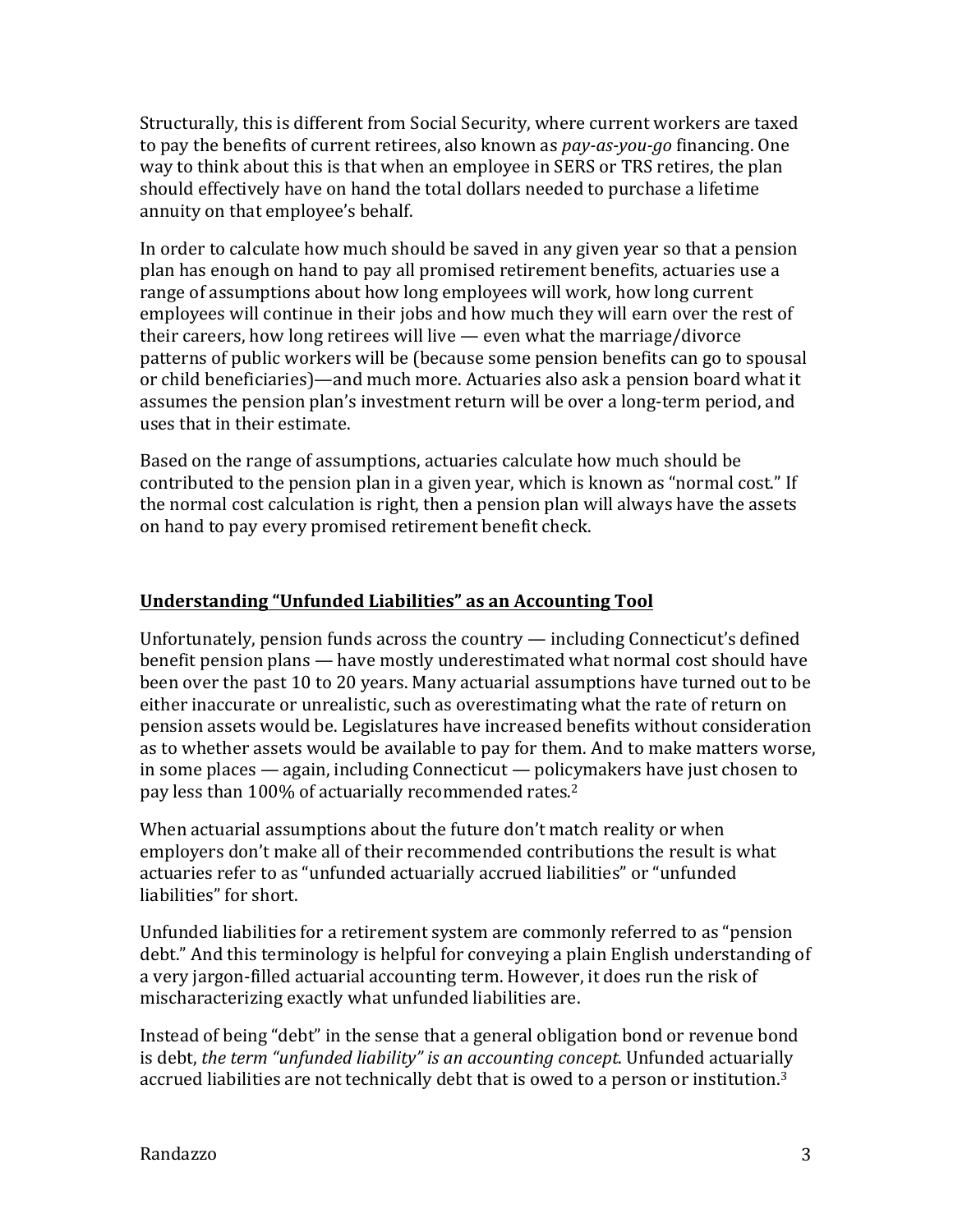In actuarial jargon the "accrued liabilities" that are either funded or unfunded are the total amount of promised pension benefits. Every day that a public sector employee works, he or she earns an increased retirement benefit. Their retirement checks will be based on a combination of factors, including how much they earn during their employment, how long they work for the state, and what kind of job they do. At any given time, actuaries can estimate what an individual's retirement benefit will be, i.e. what the dollar amount of their monthly pension check will be. This amount that the state has promised to pay the worker is the "accrued liability" that the state is taking on.

*Whether this accrued liability is "funded" or "unfunded" depends on the accounting methods* used to estimate the value of those liabilities, and amount of assets available *to pay those liabilities.*

## **How Unfunded Liabilities Are Calculated**

In one sense, the unfunded liability is easy to calculate. You simply count up all promised pension benefit checks (again known as the liabilities of the plan), report the value of those promised checks in today's dollars, and see if you have enough assets on hand to pay out all of those benefits.

For Connecticut SERS, the reported plan assets at the end of 2015's fiscal year were \$11.4 billion (using the actuarial value of assets) and the reported liabilities (promised pension checks) were \$26.3 billion. Thus, the unfunded liabilities were \$14.9 billion.

However, where things get complicated is in the process of reporting the future value of all promised pension checks in today's dollars.<sup>4</sup> Actuaries use what is called a "discount rate" to take the estimated amount of promised pensions and report how much that is in current dollars. The discount rate transforms the total amount of pension checks paid out over time into a single dollar amount today. And that single dollar amount is what gets reported in actuarial valuations and annual reports as the "accrued liability" of a pension plan.

Now, it just so happens that there is no universally agreed upon method of picking a discount rate. How to select an appropriate discount rate is such a debated topic that it recently caused a long standing joint committee between the Society of Actuaries and the American Academy of Actuaries to break up. And while I would be happy to elaborate on the specifics of this debate, the important takeaway is that there is no universal rule that Connecticut can appeal to when picking a discount rate.

This is important because the higher the discount rate used, the lower the reported value of accrued liabilities. Conversely the lower the discount rate used, the higher the reported value of accrued liabilities. For example, consider the following: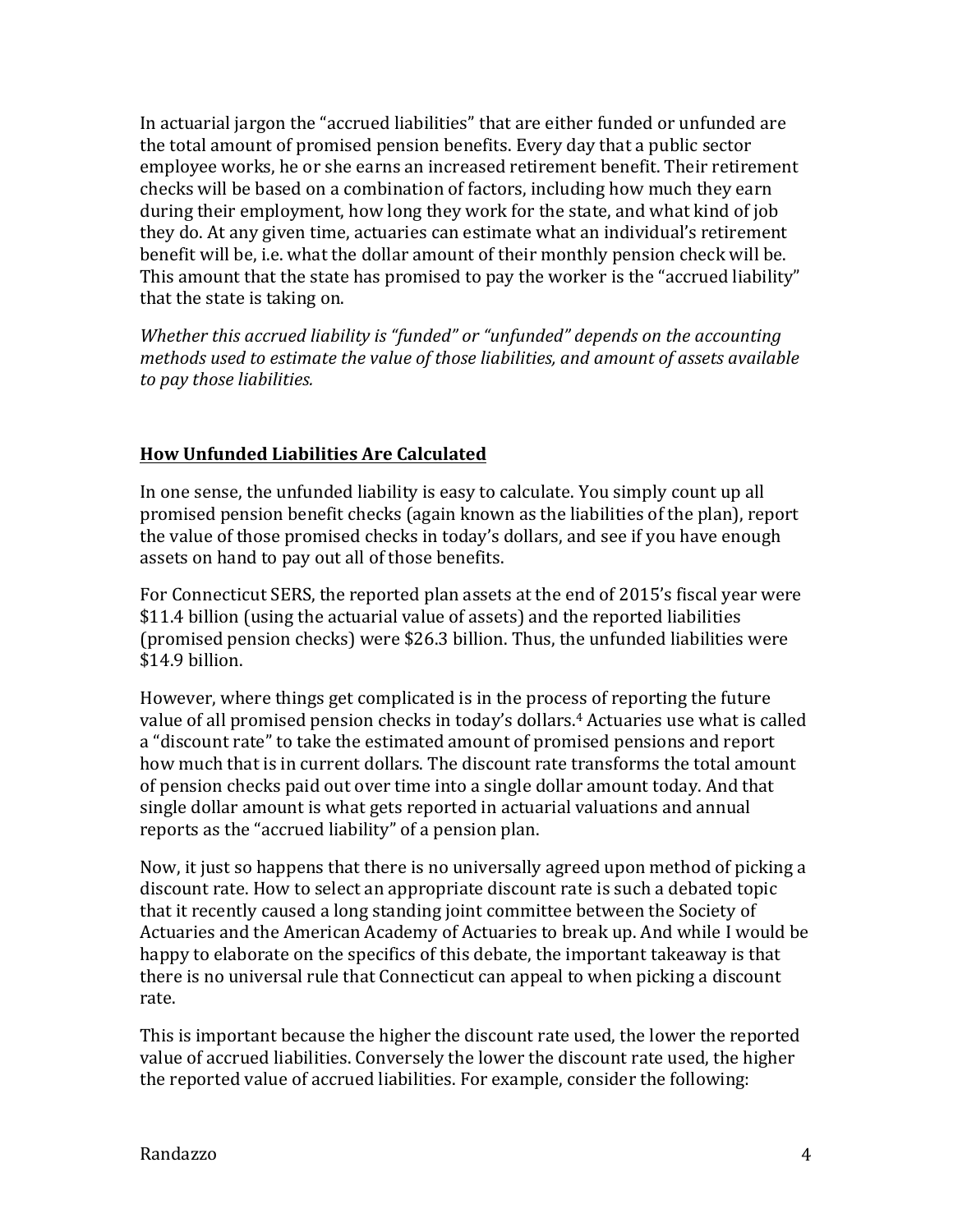#### **Connecticut Teacher Retirement System**

| <b>Official Classified Scholarly Amaryolo Orvert variting Discount nates, for Fiscal Team Ending June 201</b> 7 |                                |                 |                                     |
|-----------------------------------------------------------------------------------------------------------------|--------------------------------|-----------------|-------------------------------------|
| Discount Rate                                                                                                   | Value of Accrued Liabilities   | Market Value of | Recognized Amount of                |
|                                                                                                                 | (i.e. Promised Pension Checks) | <b>Assets</b>   | <b>Unfunded Pension Liabilities</b> |
| 9.5%                                                                                                            | \$23.97 billion                | \$16.21 billion | \$7.76 billion                      |
| 8.5%                                                                                                            | \$26.35 billion                | \$16.21 billion | \$10.14 billion                     |
| 7.5%                                                                                                            | \$29.15 billion                | \$16.21 billion | \$12.94 billion                     |

Unfunded Liability Sensitivity Analysis Given Varying Discount Rates, for Fiscal Year Ending June 2014

Source: Connecticut TRS 2014 GASB 68 Actuarial Report

Note: The bolded row notes the actual discount rate that was used by TRS for the fiscal year ending 2014, and the reported unfunded liability. The figures at 9.5% and 7.5% represent the value of accrued liabilities (and unfunded liabilities) given a discount rate 100 basis points above and below the plan's adopted discount rate.

Which of these is the correct measure of accrued liabilities or unfunded liabilities? The discount rate to use is an actuarial accounting policy choice by the TRS board in this case, and that will change the recognized amount of unfunded liabilities  $-$  but it is important to reiterate that the discount rate and actuarial assumptions are completely irrelevant to the *actual amount of pension liabilities* for Connecticut's retirement systems. As long as the state guarantees it will pay promised pension benefits, the total dollar amount of pension benefits paid to state employee retirees will be whatever it needs to be based on how long they work, what they are paid during their careers, and how long they live in retirement. The reported unfunded liability is just a recognized method for estimating what those benefits will be and whether there is enough saved to pay for them.

The discount rate and other actuarial assumptions are just methods by which we can estimate the amount of accrued liabilities. In that sense, the discount rate and reported liability values are simply accounting tools.

#### **Why All Required Pension Contributions Should Be Considered "General Expenditures**" and Not "Indebtedness"

Thus, the amount of unfunded liability that a pension plan reports is simply a function of the assumptions and accounting practices the plan chooses to adopt. As long as Connecticut is going to pay all of its promised pensions, then how much it chooses to contribute towards those pension plans today in the form of normal cost versus in the future in the form of unfunded liability amortization payments is simply an accounting policy choice.

For example, SERS and TRS could choose to adopt a 15% assumed rate of return and discount rate tomorrow and virtually wipe out the unfunded liability  $-$  on an accounting basis. This wouldn't change how much the state ultimately needs to have to pay out to beneficiaries via monthly pension checks though.<sup>5</sup> And the state would just be forced to pay for those benefits via unfunded liability amortization payments in the future instead of normal cost payments today.